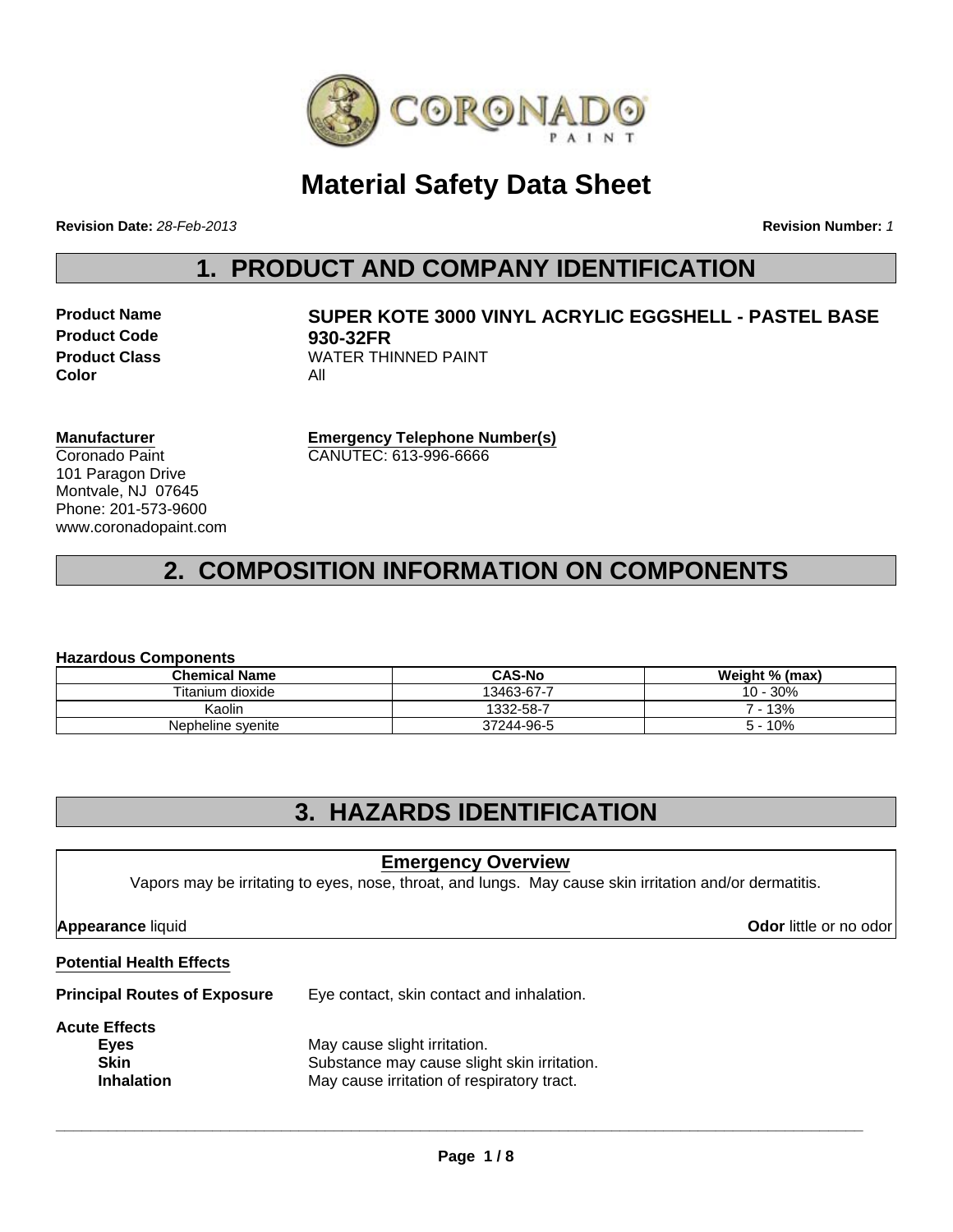| Ingestion | Ingestion may cause gastrointestinal irritation, nausea, vomiting and diarrhea. |  |
|-----------|---------------------------------------------------------------------------------|--|
|           |                                                                                 |  |

 $\Box$ 

**Chronic Effects** Repeated contact may cause allergic reactions in very susceptible persons.

*See Section 11 for additional Toxicological information.*

**Aggravated Medical Conditions** None known

| <b>HMIS Legend</b><br>0 - Minimal Hazard<br>1 - Slight Hazard<br>2 - Moderate Hazard<br>3 - Serious Hazard<br>4 - Severe Hazard<br>* - Chronic Hazard | <b>HMIS</b><br>Health: 1 | <b>Flammability: 0</b> | <b>Reactivity: 0</b> | $PPE: -$ |
|-------------------------------------------------------------------------------------------------------------------------------------------------------|--------------------------|------------------------|----------------------|----------|
| X - Consult your supervisor or S.O.P. for "Special"<br>handling instructions.                                                                         |                          |                        |                      |          |

*Note: The PPE rating has intentionally been left blank. Choose appropriate PPE that will protect employees from the hazards the material will present under the actual normal conditions of use.*

*Caution: HMIS® ratings are based on a 0-4 rating scale, with 0 representing minimal hazards or risks, and 4 representing significant hazards or risks. Although HMIS® ratings are not required on MSDSs under 29 CFR 1910.1200, the preparer, has chosen to provide them. HMIS® ratings are to be used only in conjunction with a fully implemented HMIS® program by workers who have received appropriate HMIS® training. HMIS® is a registered trade and service mark of the NPCA. HMIS® materials may be purchased exclusively from J. J. Keller (800) 327-6868.*

### **4. FIRST AID MEASURES**

| <b>General Advice</b>     | No hazards which require special first aid measures.                                               |
|---------------------------|----------------------------------------------------------------------------------------------------|
| <b>Eye Contact</b>        | Rinse thoroughly with plenty of water for at least 15 minutes and consult a physician.             |
| <b>Skin Contact</b>       | Wash off immediately with soap and plenty of water removing all contaminated<br>clothes and shoes. |
| <b>Inhalation</b>         | Move to fresh air. If symptoms persist, call a physician.                                          |
| Ingestion                 | Clean mouth with water and afterwards drink plenty of water. Consult a physician if<br>necessary.  |
| <b>Notes To Physician</b> | Treat symptomatically                                                                              |

### **5. FIRE-FIGHTING MEASURES**

| <b>Suitable Extinguishing Media</b>                          | Use extinguishing measures that are appropriate to local<br>circumstances and the surrounding environment.                                   |
|--------------------------------------------------------------|----------------------------------------------------------------------------------------------------------------------------------------------|
| <b>Protective Equipment And Precautions For Firefighters</b> | As in any fire, wear self-contained breathing apparatus<br>pressure-demand, MSHA/NIOSH (approved or equivalent)<br>and full protective gear. |
| <b>Specific Hazards Arising From The Chemical</b>            | Closed containers may rupture if exposed to fire or extreme<br>heat.                                                                         |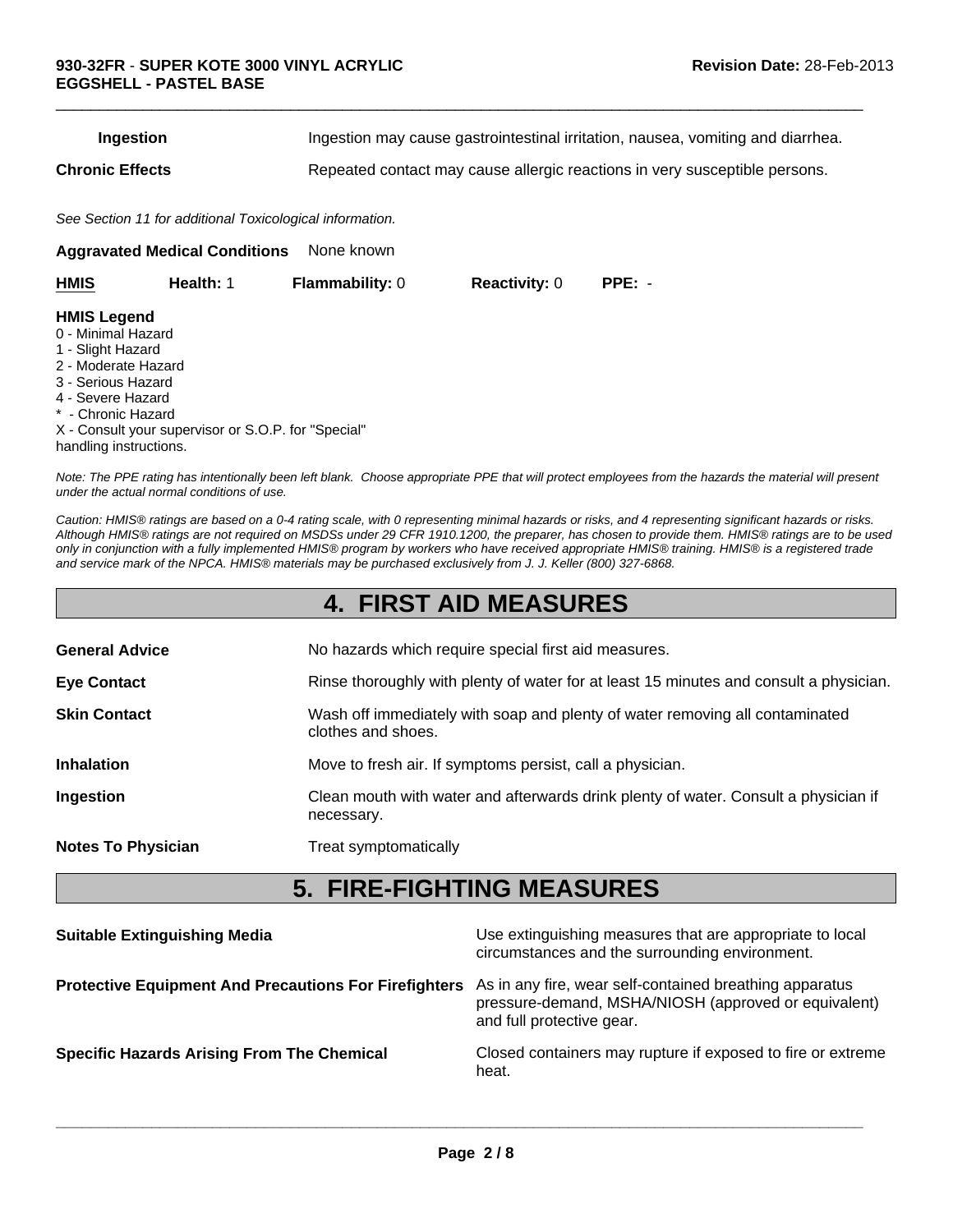| <b>Sensitivity To Mechanical Impact</b>                                                           | No                                                 |            |
|---------------------------------------------------------------------------------------------------|----------------------------------------------------|------------|
| <b>Sensitivity To Static Discharge</b>                                                            | No                                                 |            |
| <b>Flash Point Data</b><br>Flash Point (°F)<br>Flash Point (°C)<br><b>Flash Point Method</b>      | Not applicable<br>Not applicable<br>Not applicable |            |
| <b>Flammability Limits In Air</b><br><b>Upper Explosion Limit</b><br><b>Lower Explosion Limit</b> | Not applicable<br>Not applicable                   |            |
| Health: 1<br><b>NFPA</b><br><b>Flammability: 0</b>                                                | <b>Instability: 0</b>                              | Special: - |

#### **NFPA Legend**

- 0 Not Hazardous
- 1 Slightly
- 2 Moderate
- 3 High
- 4 Severe

*The ratings assigned are only suggested ratings, the contractor/employer has ultimate responsibilities for NFPA ratings where this system is used.*

 $\Box$ 

*Additional information regarding the NFPA rating system is available from the National Fire Protection Agency (NFPA) at www.nfpa.org.*

### **6. ACCIDENTAL RELEASE MEASURES**

| <b>7. HANDLING AND STORAGE</b>                                                                       |
|------------------------------------------------------------------------------------------------------|
|                                                                                                      |
| None known                                                                                           |
| Soak up with inert absorbent material. Sweep up and shovel into suitable containers<br>for disposal. |
| Prevent further leakage or spillage if safe to do so.                                                |
| Avoid contact with skin, eyes and clothing. Ensure adequate ventilation.                             |
|                                                                                                      |

| <b>Handling</b> | Avoid contact with skin, eyes and clothing. Avoid breathing vapors, spray mists or<br>sanding dust. In case of insufficient ventilation, wear suitable respiratory equipment. |
|-----------------|-------------------------------------------------------------------------------------------------------------------------------------------------------------------------------|
| <b>Storage</b>  | Keep container tightly closed. Keep out of the reach of children.                                                                                                             |

## **8. EXPOSURE CONTROLS / PERSONAL PROTECTION**

#### **Exposure Limits**

| <b>Hazardous Components</b> |       |         |                         |         |        |
|-----------------------------|-------|---------|-------------------------|---------|--------|
| <b>Chemical Name</b>        | ACGIH | Alberta | <b>British Columbia</b> | Ontario | Quebec |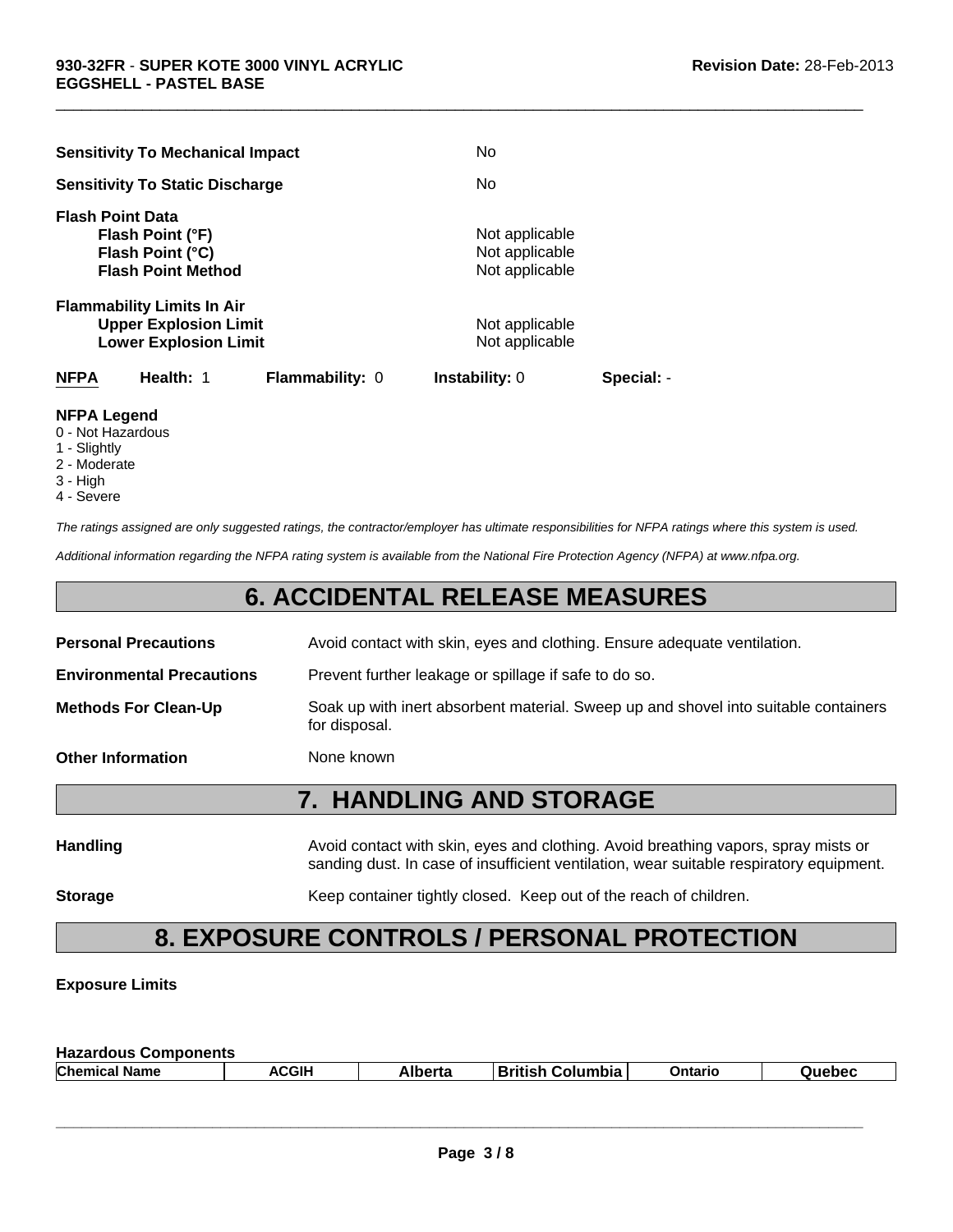| Titanium dioxide  | 10 mg/m <sup>3</sup> - TWA | 10 mg/m <sup>3</sup> - TWA | 10 mg/m <sup>3</sup> - TWA<br>$3 \text{ mg/m}^3$ - TWA                                                                | 10 mg/m <sup>3</sup> - TWAEV                                                                       | 10 mg/m <sup>3</sup> -<br><b>TWAEV</b> |
|-------------------|----------------------------|----------------------------|-----------------------------------------------------------------------------------------------------------------------|----------------------------------------------------------------------------------------------------|----------------------------------------|
| Kaolin            | $2 \text{ mg/m}^3$ - TWA   | $2 \text{ mg/m}^3$ - TWA   | $2 \text{ mg/m}^3$ - TWA<br>particulate matter<br>containing no<br>asbestos and less<br>than 1% crystalline<br>silica | 2 mg/m <sup>3</sup> - TWAEV<br>containing no<br>asbestos and less<br>than 1% crystalline<br>silica | $ 5 \text{ mg/m}^3 - TWAEV $           |
| Nepheline syenite | N/E                        | N/E                        | N/E                                                                                                                   | 10 mg/m <sup>3</sup> - TWAEV                                                                       | N/E                                    |

 $\Box$ 

#### **Legend**

ACGIH - American Conference of Governmental Industrial Hygienists Alberta - Alberta Occupational Exposure Limits British Columbia - British Columbia Occupational Exposure Limits Ontario - Ontario Occupational Exposure Limits Quebec - Quebec Occupational Exposure Limits N/E - Not established

**Engineering Measures** Ensure adequate ventilation, especially in confined areas.

| <b>Personal Protective Equipment</b> |                                                                                                                                     |
|--------------------------------------|-------------------------------------------------------------------------------------------------------------------------------------|
| <b>Eye/Face Protection</b>           | Safety glasses with side-shields.                                                                                                   |
| <b>Skin Protection</b>               | Protective gloves and impervious clothing                                                                                           |
| <b>Respiratory Protection</b>        | In case of insufficient ventilation wear suitable respiratory equipment.                                                            |
| <b>Hygiene Measures</b>              | Avoid contact with skin, eyes and clothing. Remove and wash contaminated clothing<br>before re-use. Wash thoroughly after handling. |

### **9. PHYSICAL AND CHEMICAL PROPERTIES**

| Appearance                        | liquid            |
|-----------------------------------|-------------------|
| Odor                              | little or no odor |
| Density (Ibs/gal)                 | $10.3 - 10.7$     |
| <b>Specific Gravity</b>           | $1.25 - 1.27$     |
| рH                                | Not available     |
| <b>Viscosity (centistokes)</b>    | Not available     |
| <b>Evaporation Rate</b>           | Not available     |
| <b>Vapor Pressure</b>             | Not available     |
| <b>Vapor Density</b>              | Not available     |
| Wt. % Solids                      | $35 - 45$         |
| Vol. % Solids                     | $20 - 30$         |
| Wt. % Volatiles                   | 55 - 65           |
| Vol. % Volatiles                  | 70 - 80           |
| <b>VOC Regulatory Limit (g/L)</b> | $50$              |
| <b>Boiling Point (°F)</b>         | 212               |
| <b>Boiling Point (°C)</b>         | 100               |
| <b>Freezing Point (°F)</b>        | 32                |
| <b>Freezing Point (°C)</b>        | 0                 |
| Flash Point (°F)                  | Not applicable    |
| Flash Point (°C)                  | Not applicable    |
| <b>Flash Point Method</b>         | Not applicable    |
| <b>Upper Explosion Limit</b>      | Not available     |
| <b>Lower Explosion Limit</b>      | Not available     |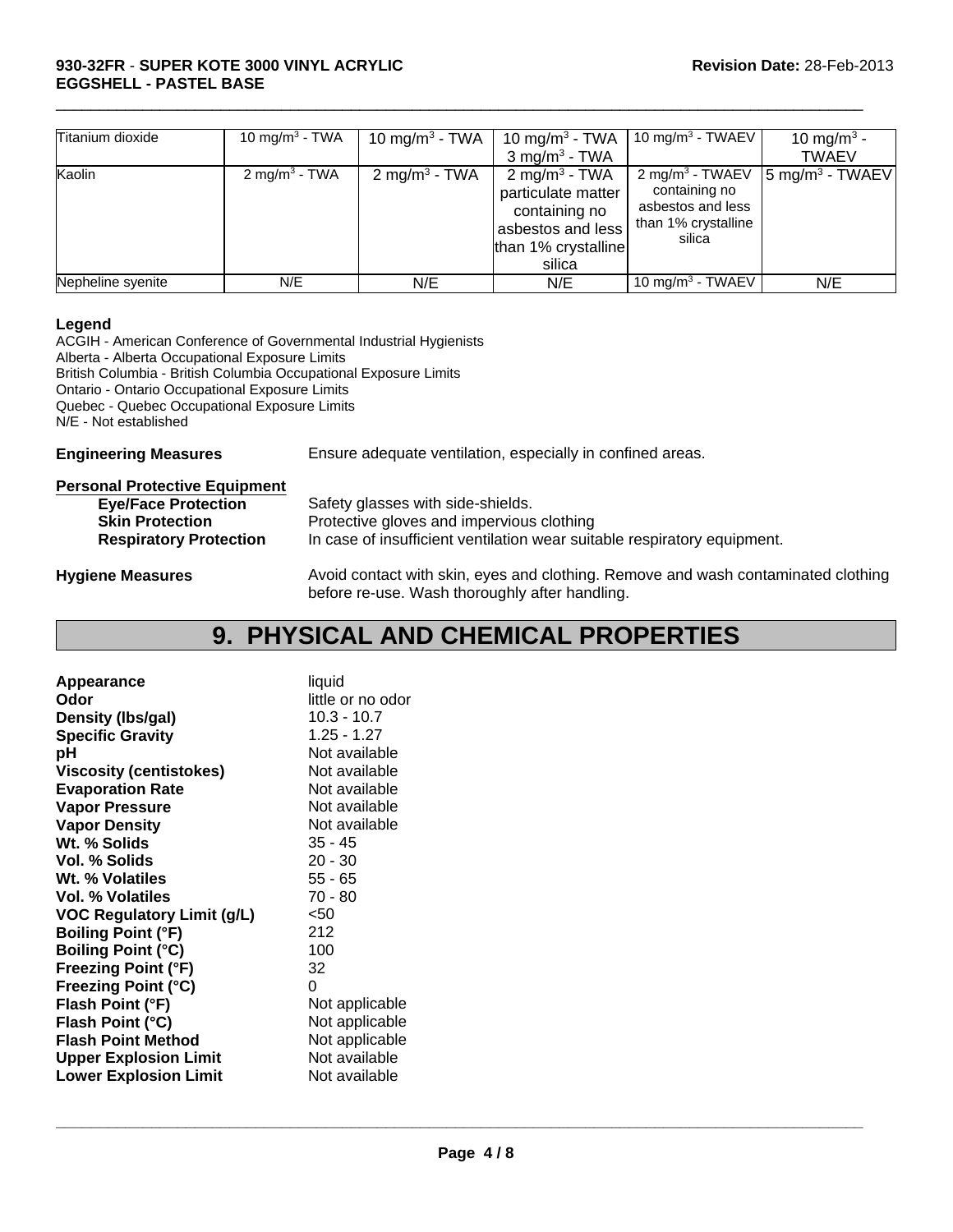### **9. PHYSICAL AND CHEMICAL PROPERTIES**

 $\Box$ 

### **10. STABILITY AND REACTIVITY**

**Conditions To Avoid Prevent from freezing** 

**Chemical Stability** Stable under normal conditions.

**Incompatible Materials Incompatible Materials No materials to be especially mentioned** 

**Hazardous Decomposition Products** None under normal use.

**Possibility Of Hazardous Reactions The Constant Hazardous polymerisation will not occur.** 

### **11. TOXICOLOGICAL INFORMATION**

#### **Acute Toxicity**

**Product** No information available

#### **Component**

LD50 Dermal:  $> 10000$  mg/m<sup>3</sup> (Rabbit) Titanium dioxide LC50 Inhalation (Dust):  $> 6.82$  mg/L (Rat, 4 hr.) LD50 Oral: > 10000 mg/kg (Rat)

Kaolin LD50 Oral: > 5000 mg/kg (Rat)

#### Nepheline syenite

Sensitization: No sensitizing effects known.

#### **Chronic Toxicity**

#### **Carcinogenicity**

The information below indicates whether each agency has listed any ingredient as a carcinogen:

| <b>Chemical Name</b> | <b>ACGIH</b> | <b>IARC</b>            | <b>NTP</b> | <b>OSHA</b><br>Carcinogen |
|----------------------|--------------|------------------------|------------|---------------------------|
| Titanium dioxide     |              | 2B - Possible<br>Human |            | ∟isted                    |
|                      |              | Carcinogen             |            |                           |

• Although IARC has classified titanium dioxide as possibly carcinogenic to humans (2B), their summary concludes: "No significant exposure to titanium dioxide is thought to occur during the use of products in which titanium dioxide is bound to other materials, such as paint."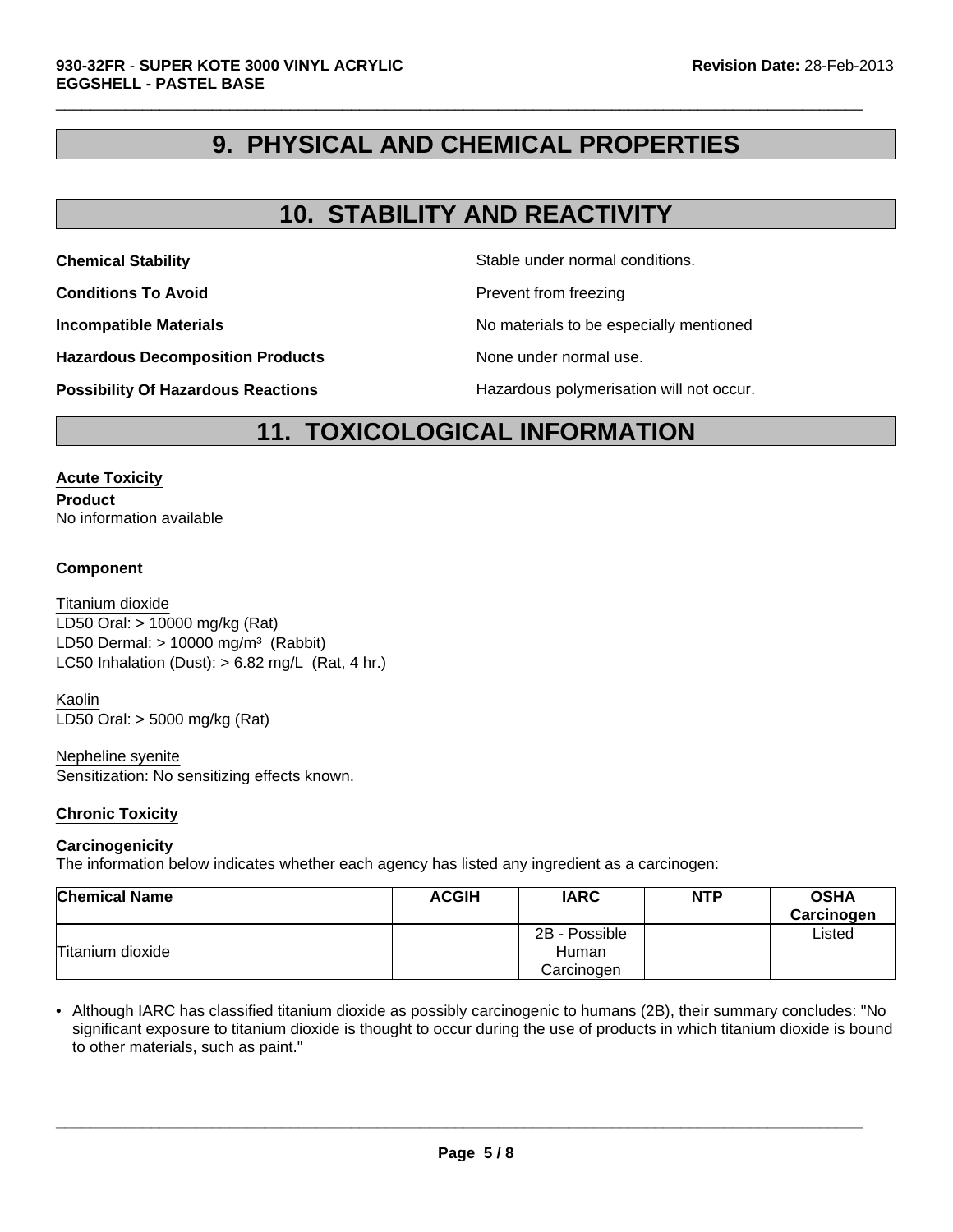#### **Legend**

ACGIH - American Conference of Governmental Industrial Hygienists IARC - International Agency for Research on Cancer NTP - National Toxicity Program OSHA - Occupational Safety & Health Administration

### **12. ECOLOGICAL INFORMATION**

 $\Box$ 

#### **Ecotoxicity Effects**

#### **Product Acute Toxicity to Fish** No information available

#### **Acute Toxicity to Aquatic Invertebrates**

No information available

#### **Acute Toxicity to Aquatic Plants**

No information available

### **Component**

### **Acute Toxicity to Fish**

No information available

Titanium dioxide LC50: >1000 mg/L (Fathead Minnow - 96 hr.)

#### **Acute Toxicity to Aquatic Invertebrates**

No information available

#### **Acute Toxicity to Aquatic Plants**

No information available

### **13. DISPOSAL CONSIDERATIONS**

Waste Disposal Method **Dispose of in accordance with federal, state, provincial, and local regulations. Local** requirements may vary, consult your sanitation department or state-designated environmental protection agency for more disposal options.

### **14. TRANSPORT INFORMATION**

| TDG | Not regulated |
|-----|---------------|
|     |               |

**ICAO / IATA** Not regulated

**IMDG / IMO** Not regulated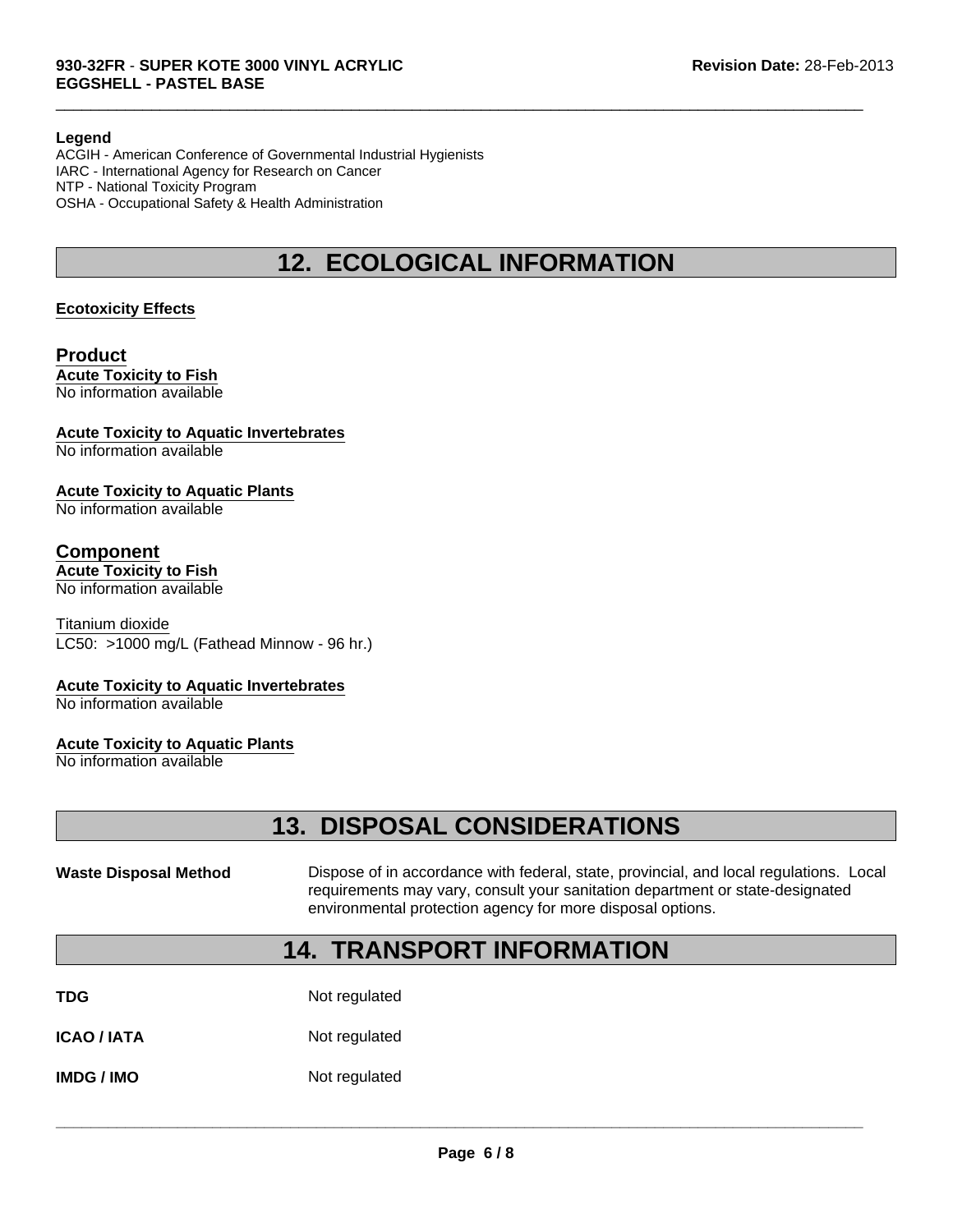### **15. REGULATORY INFORMATION**

 $\Box$ 

#### **International Inventories**

| <b>United States TSCA</b> | Yes - All components are listed or exempt. |
|---------------------------|--------------------------------------------|
| <b>Canada DSL</b>         | Yes - All components are listed or exempt. |

#### **National Pollutant Release Inventory (NPRI)**

#### **NPRI Parts 1- 4**

This product contains the following Parts 1-4 NPRI chemicals:

*This product may contain trace amounts of (other) NPRI Parts I-4 reportable chemicals. Contact the preparer for further information.*

#### **NPRI Part 5**

This product contains the following NPRI Part 5 Chemicals:

*This product may contain trace amounts of (other) NPRI Part 5 reportable chemicals. Contact the preparer for further information.*

#### **WHMIS Regulatory Status**

This product has been classified in accordance with the hazard criteria of the Controlled Products Regulations (CPR) and the MSDS contains all the information required by the CPR.

**WHMIS Hazard Class** D2A Very toxic materials



### **16. OTHER INFORMATION**

**WARNING!** If you scrape, sand, or remove old paint, you may release lead dust. LEAD IS TOXIC. EXPOSURE TO LEAD DUST CAN CAUSE SERIOUS ILLNESS, SUCH AS BRAIN DAMAGE, ESPECIALLY IN CHILDREN. PREGNANT WOMEN SHOULD ALSO AVOID EXPOSURE. Wear a NIOSH approved respirator to control lead exposure. Clean up carefully with a HEPA vacuum and a wet mop. Before you start, find out how to protect yourself and your family by logging onto Health Canada @ http://www.hc-sc.gc.ca/iyh-vsv/prod/paint-peinture\_e.html.